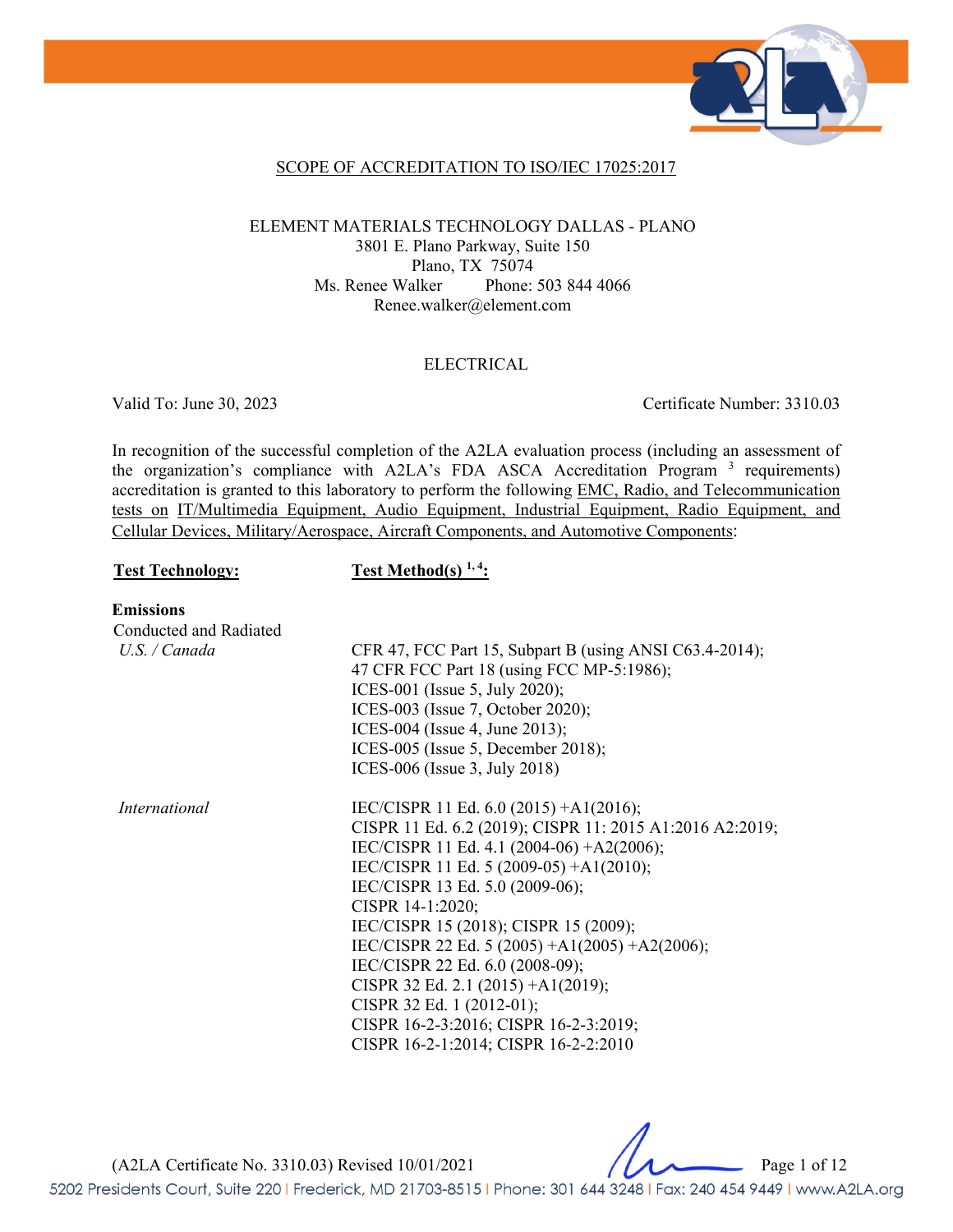| <b>Test Technology:</b>                   | <b>Test Method(s)</b> $1, 4$ :                                                                                                                                                                                                                                                                                                                                                                                                                                                                                  |
|-------------------------------------------|-----------------------------------------------------------------------------------------------------------------------------------------------------------------------------------------------------------------------------------------------------------------------------------------------------------------------------------------------------------------------------------------------------------------------------------------------------------------------------------------------------------------|
| Europe                                    | EN 55011 (2009) + A1(2010);<br>EN 55013 (2001) + A1(2003) + A2(2006) + (2013);<br>EN 55014-1 (2006) +A1(2009) +A2(2011) +(2019);<br>EN 55015 (2006) +A2(2009) +(2013);<br>EN 55103-1 (2009) +A1(2012);<br>EN 55022 (1998) +A1(2000) +A2(2003) +(2006) +A1(2007) +(2010);<br>EN 55032 (2015) + AC(2016) + (2012-05);<br>EN 55032:2015 +A1:2019;<br>EN 55032:2015 AC:2016-07 +A11:2020 +A1:2020;<br>BS EN 55013 (2013) +A1(2016);<br>EN 55011:2016 + A1:2017 + A2:2021;<br>EN/IEC 55014-1:2021; EN/IEC 55015:2020 |
| Australia / New Zealand                   | AS/NZS CISPR 32 (2013) + (2015);<br>AS/NZS CISPR 32:2015 AMD 1:2020;<br>AS/NZS CISPR 22 (2009) +A1(2010) +(2006);<br>AS CISPR 11 (2017); AS/NZS CISPR 11 (2011)                                                                                                                                                                                                                                                                                                                                                 |
| <i>Israel</i>                             | SI 961 Part 32 (2016); SI 961 Part 6.2                                                                                                                                                                                                                                                                                                                                                                                                                                                                          |
| Japan                                     | VCCI-CISPR 32 (2016); VCCI V-3 (2015.4); VCCI V-3:2016                                                                                                                                                                                                                                                                                                                                                                                                                                                          |
| Korea                                     | KS C 9811; KS C 9814-1; KN 22;<br>KS C 9832; KS C 9816-2-1;<br>KS C 9816-2-2; KS C 9816-2-3                                                                                                                                                                                                                                                                                                                                                                                                                     |
| South Africa                              | SANS 211 Ed. 4.1 (2010); SANS 213 Ed. 4 (2011);<br>SANS 214-1 Ed. 3.1 +CISPR-A2 (2009);<br>SANS 215 Ed. 4.2 (2009); SANS 222 Ed. 6 (2009);<br>SANS 2332 Ed. 1 (2017)                                                                                                                                                                                                                                                                                                                                            |
| Vietnam                                   | QCVN 118 (2018): BTTTT; TCVN 7189:2009 (CISPR 22:2006)                                                                                                                                                                                                                                                                                                                                                                                                                                                          |
| Taiwan                                    | CNS 13439 (2004); CNS 13439 (2006);<br>CNS 13438 (2006) (up to 6 GHz)                                                                                                                                                                                                                                                                                                                                                                                                                                           |
| Harmonic Current Emissions                | IEC 61000-3-2; EN 61000-3-2;<br>KS C 9610-3-2; SANS 61000-3-2 Ed. 3.2 (2009);<br>IEC 61000-3-11 (2017)                                                                                                                                                                                                                                                                                                                                                                                                          |
| Voltage Fluctuations and<br>Flicker       | IEC 61000-3-3; EN 61000-3-3;<br>KS C 9610-3-3; SANS 61000-3-3 Ed. 2 (2009);<br>IEC 61000-3-12 Ed. 2.0 (2011); EN 61000-3-12 (2011)                                                                                                                                                                                                                                                                                                                                                                              |
| Immunity<br>Electrostatic Discharge (ESD) | IEC 61000-4-2; EN 61000-4-2;<br>IEC 61000-4-2 Ed. 2.0 (2008-12);<br>KS C 9610-4-2; SANS 61000-4-2 Ed. 2 (2009)                                                                                                                                                                                                                                                                                                                                                                                                  |

 $(A2LA$  Certificate No. 3310.03) Revised  $10/01/2021$  Page 2 of 12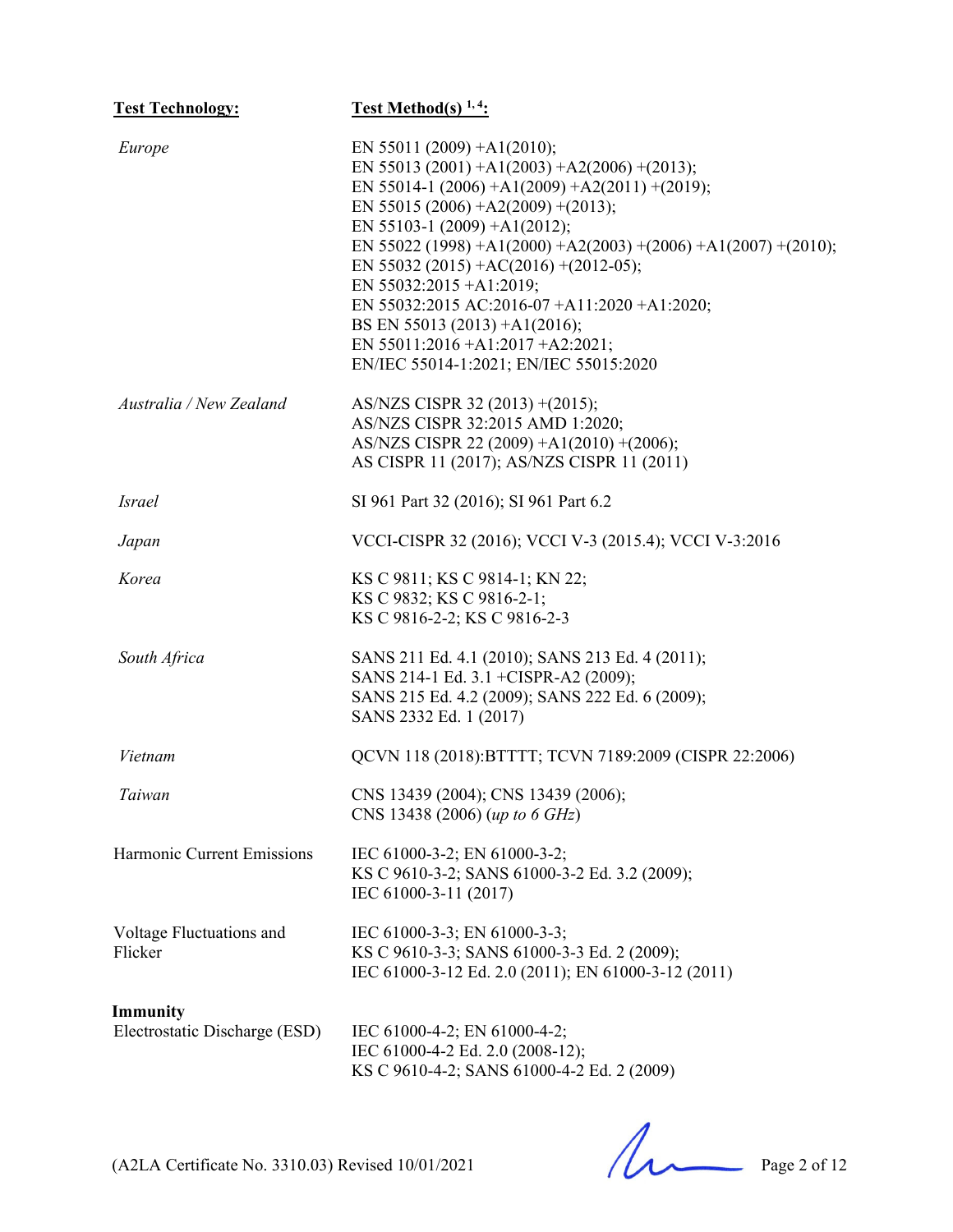| <b>Test Technology:</b>                                         | <b>Test Method(s)</b> $1, 4$ :                                                                                                                                                                                   |
|-----------------------------------------------------------------|------------------------------------------------------------------------------------------------------------------------------------------------------------------------------------------------------------------|
| <b>Immunity (cont.)</b><br>Radiated Immunity                    | IEC 61004-3; EN 61000-4-3;<br>EN 61000-4-3 (2006) + A1(2008) + A2(2010);<br>KS C 9610-4-3; SANS 61000-4-3 Ed. 3.1 (2008)                                                                                         |
| <b>Electrical Fast Transient/Burst</b><br>(EFT)                 | IEC 61000-4-4; EN 61000-4-4;<br>IEC 61000-4-4 (2012-04) + Ed. 2.0 (2004-07) + A1(2010);<br>KS C 9610-4-4; SANS 61000-4-4 Ed. 2.1 (2011)                                                                          |
| Surge                                                           | IEC 61000-4-5; EN 61000-4-5;<br>IEC 61000-4-5 Ed. 3.1 (2017); IEC 61000-4-5 Ed. 3.0 (May 2014);<br>IEC 61000-4-5 Ed. 1.1 (2005-11); EN 61000-4-5 (2014) +A1(2017);<br>KS C 9610-4-5; SANS 61000-4-5 Ed. 2 (2006) |
| Conducted Immunity                                              | IEC 61000-4-6; EN 61000-4-6;<br>IEC 61000-4-6 Ed. 4.0 (2013); IEC 61000-4-6 Ed. 4 (2008);<br>KS C 9610-4-6; SANS 61000-4-6 Ed. 4 (2017)                                                                          |
| Magnetic Field                                                  | IEC 61000-4-8; EN 61000-4-8; IEC 61000-4-8, Ed. 1.1 (2001);<br>IEC 61000-4-8 (2009); KS C 9610-4-8; SANS 61000-4-8 Ed. 2 (2009)                                                                                  |
| <b>Pulsed Magnetic Field</b>                                    | IEC 61000-4-9; EN 61000-4-9;<br>BS EN 61000-4-9 (2016); SANS 61000-4-9 Ed. 1.1 (2003);<br>IEC 61000-4-9 (2016); KS C 9610-4-9                                                                                    |
| Damped Oscillatory<br>Magnetic Field                            | IEC 61000-4-10; EN 61000-4-10;<br>IEC 61000-4-10 (2016); SANS 61000-4-10 Ed. 1.1 (2003)                                                                                                                          |
| Voltage Dips,<br>Short Interruptions, and<br>Voltage Variations | IEC 61000-4-11; EN 61000-4-11;<br>IEC 61000-4-11 Ed. 2.1 (2017); EN 61000-4-11 (2004) +A1(2017);<br>IEC 61000-4-11 Ed. 2 (2004-03); SANS 61000-4-11 Ed. 1 (2005);<br>KS C 9610-4-11                              |
| Mains Harmonics and<br>Interharmonics                           | IEC 61000-4-13; EN 61000-4-13;<br>SANS 61000-4-13 Ed. 1.1 (2009)                                                                                                                                                 |
| Mains Voltage Fluctuations                                      | IEC 61000-4-14; EN 61000-4-14;<br>IEC 61000-4-14:1999 + AMD1:2001 + AMD2:2009;<br>SANS 61000-4-14 Ed. 1.2 (2009)                                                                                                 |
| <b>Conducted Common Mode</b><br>Disturbances                    | IEC 61000-4-16; EN 61000-4-16;<br>IEC 61000-4-16 Ed. 2.0 (2015); BS EN 61000-4-16 (2016);<br>SANS 61000-4-16, Ed. 1.2 (2011)                                                                                     |
| DC Ripple Input Power                                           | IEC 61000-4-17; EN 61000-4-17;<br>EN 61000-4-17:1999+A2:2009; IEC 61000-4-17 Ed. 1.2 (2009)                                                                                                                      |

 $(A2LA$  Certificate No. 3310.03) Revised  $10/01/2021$  Page 3 of 12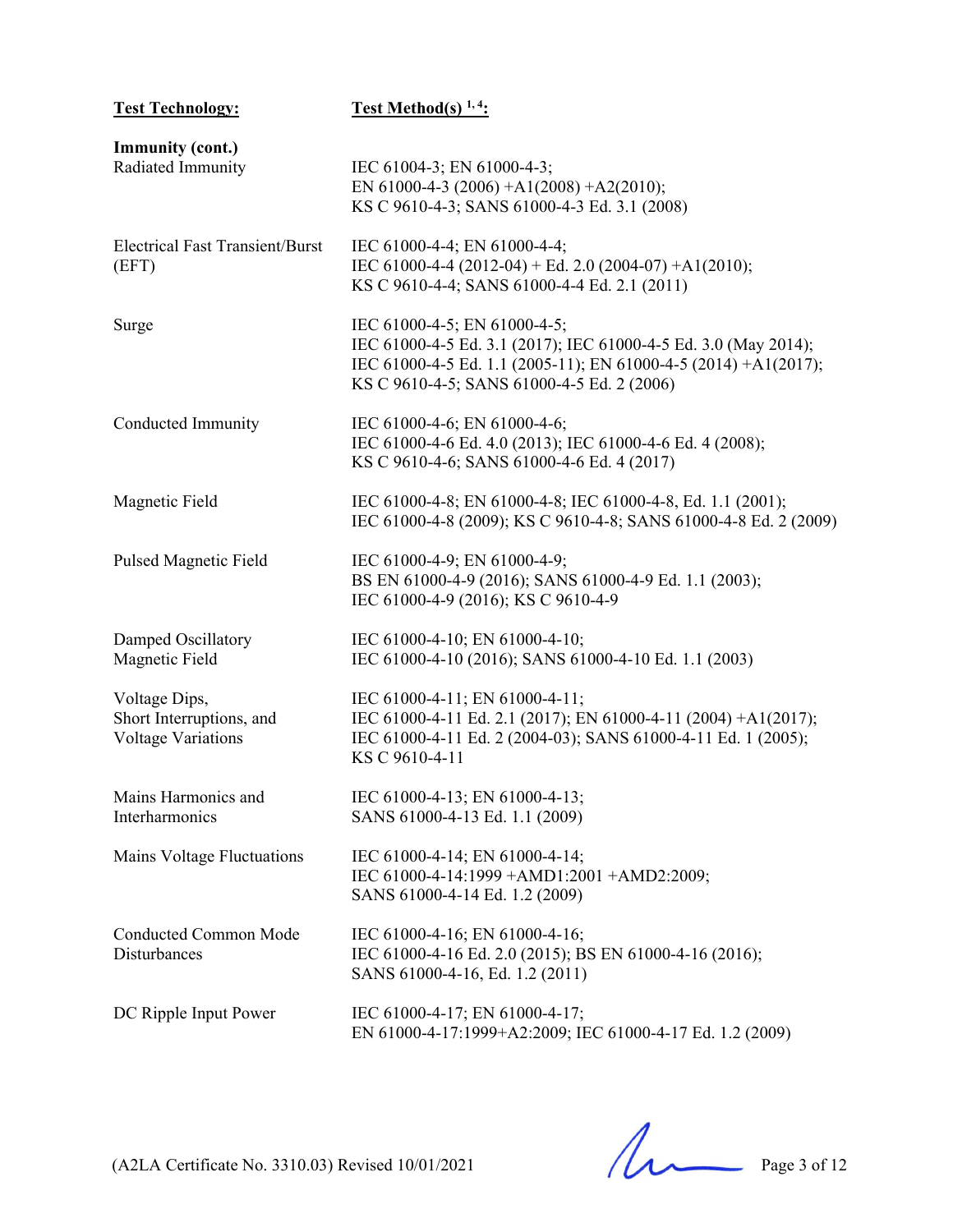| <b>Test Technology:</b>                                                                   | <b>Test Method(s)</b> $1, 4$ :                                                                                                                                                                                                                                                                                                                                                                                                                                                                                                                                                                                                                                                                                                                                                                                                                                                                                                                                                                                                                                                                                                                                                                                                                                                                                                                                                                                                                                                                                                                                                                      |
|-------------------------------------------------------------------------------------------|-----------------------------------------------------------------------------------------------------------------------------------------------------------------------------------------------------------------------------------------------------------------------------------------------------------------------------------------------------------------------------------------------------------------------------------------------------------------------------------------------------------------------------------------------------------------------------------------------------------------------------------------------------------------------------------------------------------------------------------------------------------------------------------------------------------------------------------------------------------------------------------------------------------------------------------------------------------------------------------------------------------------------------------------------------------------------------------------------------------------------------------------------------------------------------------------------------------------------------------------------------------------------------------------------------------------------------------------------------------------------------------------------------------------------------------------------------------------------------------------------------------------------------------------------------------------------------------------------------|
| <b>Immunity (cont.)</b><br>Variation of Power Frequency                                   | IEC 61000-4-28; EN 61000-4-28;<br>IEC 61000-4-28 (1999) +A1(2001) +A2(2009);<br>SANS 61000-4-28 Ed. 2.1 (2009)                                                                                                                                                                                                                                                                                                                                                                                                                                                                                                                                                                                                                                                                                                                                                                                                                                                                                                                                                                                                                                                                                                                                                                                                                                                                                                                                                                                                                                                                                      |
| Voltage Dips,<br>Short Interruptions, and<br>Voltage Variations on<br>DC Input Power Port | IEC 61000-4-29; EN 61000-4-29;<br>IEC 61000-4-29 (2000); SANS 61000-4-29 Ed. 1 (2005)                                                                                                                                                                                                                                                                                                                                                                                                                                                                                                                                                                                                                                                                                                                                                                                                                                                                                                                                                                                                                                                                                                                                                                                                                                                                                                                                                                                                                                                                                                               |
| Radiated Fields in Close<br>Proximity                                                     | IEC 61000-4-39; EN 61000-4-39;<br>IEC 61000-4-39 (2017)                                                                                                                                                                                                                                                                                                                                                                                                                                                                                                                                                                                                                                                                                                                                                                                                                                                                                                                                                                                                                                                                                                                                                                                                                                                                                                                                                                                                                                                                                                                                             |
| <b>Generic / Product Family /</b><br><b>Product Specific Standards</b>                    | IEC 61000-6-1 (2016); IEC 61000-6-1, Ed. 2 (2005-03);<br>EN 61000-6-1 (2007); KS C 9610-6-1;<br>EN 61000-6-2 (2016); EN 61000-6-2 (2005) +AC (2005);<br>IEC 61000-6-2 (2016); EN IEC 61000-6-2 (2019);<br>IEC 61000-6-2 Ed. 2.0 (2005-01); EN 61000-6-2 (2005);<br>KS C 9610-6-2;<br>IEC 61326-2-6 Ed. 2.0 (2012); IEC 61326-3-1 (2008) + (2017);<br>TCVN 7317:2003 (CISPR 24:1997); AIM 7351731 (2017);<br>IEC CISPR 14-2:2020; CISPR 14-2 Ed. 2. (2015);<br>IEC/CISPR 14-2 Ed. 1.2 (2008);<br>CISPR 20 (2006) +A1 (2013); IEC/CISPR 20 (2006);<br>IEC/CISPR 24 (1997);<br>EN 55024 (1998) +A1(2001), A2(2003) +(2010);<br>CISPR 35 (2016); EN 55035 (2020);<br>KS C 9814-2; KS C 9835;<br>SANS 60601-1-2 Ed. 4 (2018);<br>IEC 60601-1-2 Ed. 2.1 (2004-11);<br>IEC 60601-1-2 Ed. 3.0 (2007);<br>IEC 60601-1-2 Ed. 4.0 (2014)+A1 (2020);<br>KS C IEC 60601-1-2:2007;<br>EN 60601-1-2 (2002); EN 60601-1-2 (2007);<br>IEC 60601-2-2 (2018), clause 202, Annex BB;<br>IEC 60601-2-4 Ed. 3.0 (2010), clause 202;<br>IEC 60601-2-25 Ed. 2.0, (2011-10), clause 202;<br>IEC 60601-2-27 Ed. 3.0 (2011), clause 202;<br>IEC 60601-2-30, clause 202;<br>IEC 60601-2-31 (2008)+A1 (2011), clause 202;<br>EN 60601-2-37 (2008) +A1 (2015), clause 202;<br>IEC 60601-2-47 Ed. 2.0 (2012-02), clause 202;<br>IEC 60601-2-49 (2011), clause 202;<br>EN 60601-2-49 (2015), clause 202;<br>IEC 80601-2-49 (2018), clause 202;<br>ISO 80601-2-55 (2018), clause 202;<br>ISO 80601-2-56, clause 202; ISO 80601-2-61 (2017), clause 202;<br>ISO 80601-2-61 (2011), clause 202;<br>ISO 9919 Ed. 2.0 (2005), clause 36; |

 $(A2LA$  Certificate No. 3310.03) Revised  $10/01/2021$  Page 4 of 12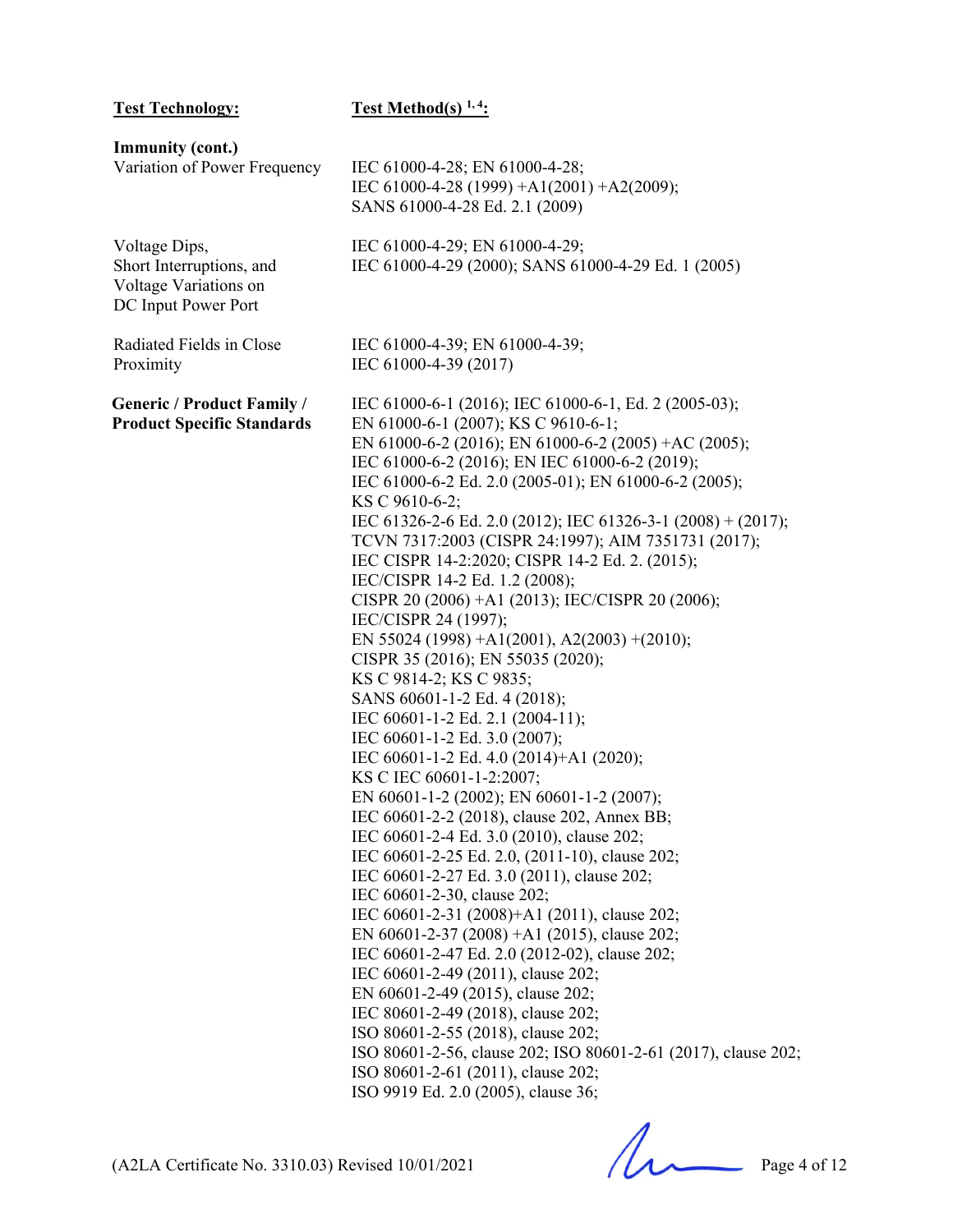| <b>Test Technology:</b>                                                           | <b>Test Method(s)</b> $1, 4$ :                                                                                                                                                                                                                                                                                                                                                                                                                                                                                                                                                                                                                                                                                                                                                                           |
|-----------------------------------------------------------------------------------|----------------------------------------------------------------------------------------------------------------------------------------------------------------------------------------------------------------------------------------------------------------------------------------------------------------------------------------------------------------------------------------------------------------------------------------------------------------------------------------------------------------------------------------------------------------------------------------------------------------------------------------------------------------------------------------------------------------------------------------------------------------------------------------------------------|
| <b>Generic / Product Family /</b><br><b>Product Specific Standards</b><br>(cont.) | ISO 14117 (2012) sections 4 and 5;<br>ISO 14708-1 (2014) clause 27; ISO 14708-3 (2017-04) clause 27;<br>ISO 14708-4 (2008-11-15) clause 27;<br>EN 60945 (2002) [excluding clauses $8$ and $11$ ];<br>IEC 60945 (2002) [excluding clauses $8$ and $11$ ];<br>GR-1089-CORE, Issue 7;<br>IEC 61000-6-7 (2014); IEC 61000-6-8 (2020);<br>EN 50293:2012; EN 50270:2015; EN 61131-2 (2008);<br>IEC 61131-2 (2017) Sec. 7.3; IEC 61131-6 (2012);<br>EN 61131-6 (2013); IEC 61326-1 (2020); EN 61326-1 (2013);<br>Lloyd's Register - LR Type;<br>Approval System Test Specification 1 (2013, 2015);<br>EN 50130-4 (2011) +A1 (2014); EN 55014-2 (1997);<br>EN 55014-2 (1997) + A1 (2001) + A2 (2008);<br>IEC 60730-1 Ed. 4.0 (2010) + (2013); EN 60730-1 (2011);<br>IEC 62040-1-2 (2002); EN 12895:2015 +A1:2019 |
| <b>Military and Airborne</b><br>Equipment                                         | MIL-STD-461E-G, CE101; MIL-STD-461E-G, CE102;<br>MIL-STD-461E-G, RE101; MIL-STD-461E-G, RE102;<br>RTCA/DO-160E (2004), Section 21;<br>RTCA/DO-160F (2007), Section 21;<br>RTCA/DO-160G (2010), Section 21                                                                                                                                                                                                                                                                                                                                                                                                                                                                                                                                                                                                |
| <b>Automotive EMC</b>                                                             | CISPR 25; ISO 7637-2                                                                                                                                                                                                                                                                                                                                                                                                                                                                                                                                                                                                                                                                                                                                                                                     |
| Radio<br>US (FCC)                                                                 | 47 CFR FCC Part 15, Subpart C (using ANSI C63.10;2013);<br>47 CFR FCC Part 15, Subpart E (using ANSI C63.10:2013 and<br>FCC KDB Publication 905462 D02 (v02));<br>47 CFR FCC Part 15, Subparts F, G, and H (using ANSI C63.10:2013);<br>47 CFR FCC Parts 20, 22, 24, 25, 27, 73, 74, 80, 87, 90, 95, 96, 97,<br>and 101 (using ANSI C63.26:2015 and TIA-102.CAAA-E,<br>ANSI/TIA-603-E); ANSI C63.10:2020                                                                                                                                                                                                                                                                                                                                                                                                 |
| Canada (ISED)                                                                     | RSS-111; RSS-117; RSS-119; RSS-123; RSS-130; RSS-131;<br>RSS-132; RSS-133; RSS-134; RSS-139; RSS-140; RSS-142;<br>RSS-170; RSS-181; RSS-194; RSS-195; RSS-196; RSS-197;<br>RSS-199; RSS-210; RSS-211; RSS-216; RSS-220; RSS-222;<br>RSS-236; RSS-238; RSS-243; RSS-244; RSS-246; RSS-247;<br>RSS-251; RSS-287; RSS-310; RSS-GEN                                                                                                                                                                                                                                                                                                                                                                                                                                                                          |
| Europe<br>(excluding Protocol Testing)                                            | ETSI EN 300 220-1 V3.1.1 (2017-02);<br>ETSI EN 300 220-1 V2.4.1 (2012-05);<br>ETSI EN 300 220-2 V3.1.1 (2017-02);<br>ETSI EN 300 220-2 V3.2.1 (2018-06);<br>ETSI EN 300 220-3-1 V2.1.1 (2016-12);<br>ETSI EN 300 220-3-2 V1.1.1 (2017-02);<br>ETSI EN 300 220-4 V1.1.1 (2017-02);<br>ETSI EN 300 328 V2.1.1 (2016-11);                                                                                                                                                                                                                                                                                                                                                                                                                                                                                   |

 $(A2LA$  Certificate No. 3310.03) Revised  $10/01/2021$  Page 5 of 12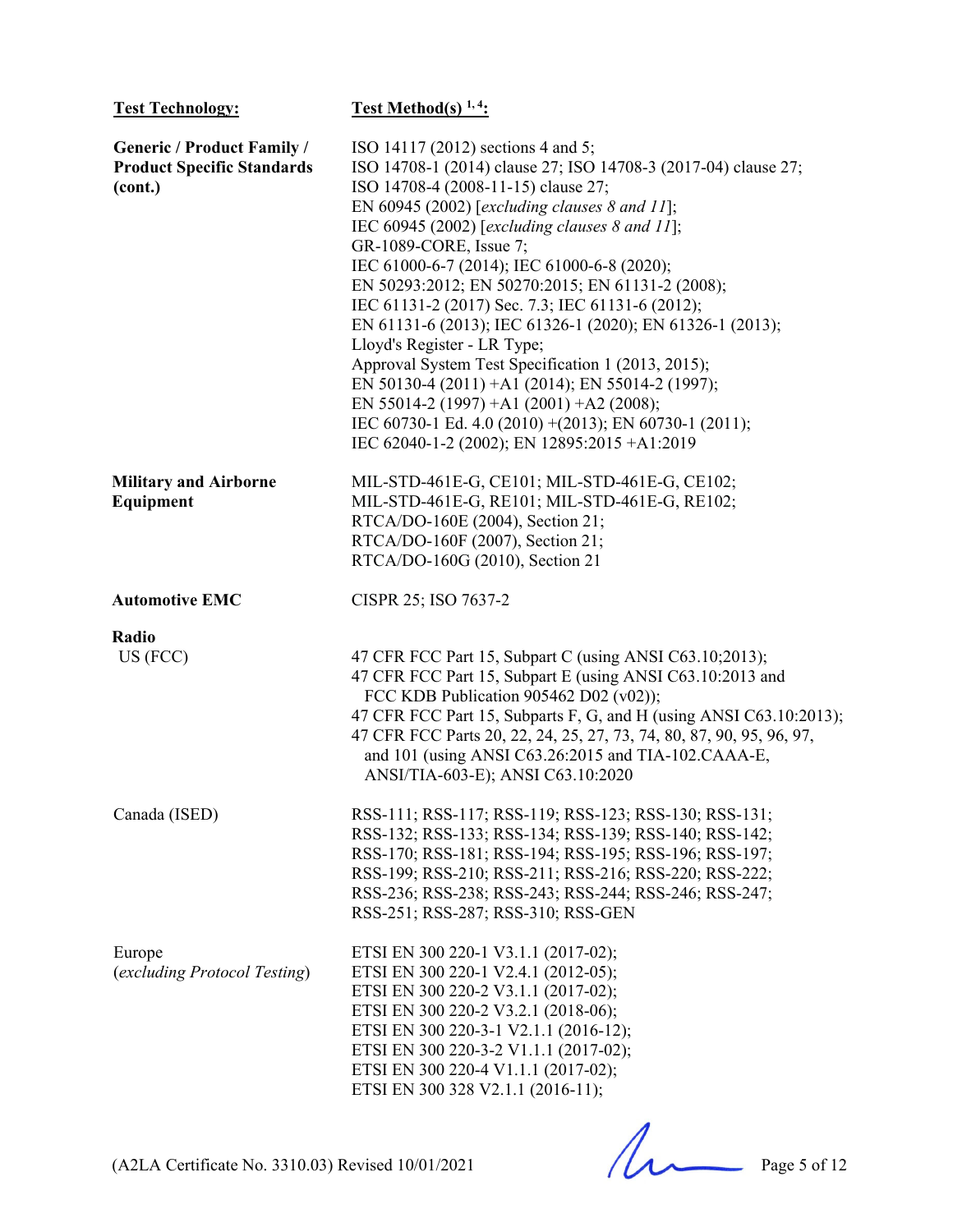(*excluding Protocol Testing*)

**Radio (cont.)**  Europe

#### Test Technology: Test Method(s) <sup>1, 4</sup>:

ETSI EN 300 328 V2.2.2 (2019-07); ETSI EN 300 330 V2.1.1 (2017-02); ETSI EN 300 422-1 V2.1.1 (2016-09); ETSI EN 300 422-1 V2.1.2 (2017-01); ETSI EN 300 422-2 V2.1.1 (2017-02); ETSI EN 300 422-3 V2.1.1 (2017-02); ETSI EN 300 422-4 V2.1.1 (2017-05); ETSI EN 300 440 V2.1.1 (2017-03); ETSI EN 300 440 V2.2.1 (2018-07); ETSI EN 301 166 V2.1.1 (2016-11); ETSI EN 301 357 V2.1.1 (2017-06); ETSI EN 301 502 V12.5.2 (2017-03); ETSI EN 301 511 V12.5.1 (2017-03); ETSI EN 301 511 V12.1.1 (2015-06); ETSI EN 301 839 V2.1.1 (2016-04); ETSI EN 301 893 V2.1.1 (2017-05); ETSI EN 301 908-1 V11.1.1 (2016-07); ETSI EN 301 908-1 V7.1.1 (2015-03); ETSI EN 301 908-1 V13.1.1 (2019-11); ETSI EN 301 908-2 V11.1.2 (2017-08); ETSI EN 301 908-2 V11.1.1 (2016-07); ETSI EN 301 908-3 V11.1.3 (2017-04); ETSI EN 301 908-3 V13.1.1 (2019-09); ETSI EN 301 908-11 V11.1.2 (2017-01); ETSI EN 301 908-13 V11.1.1 (2016-07); ETSI EN 301 908-13 V11.1.2 (2017-07); ETSI EN 301 908-14 V11.1.2 (2017-04); ETSI EN 301 908-14 V13.1.1 (2019-09); ETSI EN 301 908-15 V11.1.2 (2017-01); ETSI EN 302 195 V2.1.1 (2016-06); ETSI EN 302 208 V3.1.1 (2016-11); ETSI EN 302 208 V3.3.1 (2020-05); ETSI EN 302 537 V2.1.1 (2016-10); ETSI EN 303 413 V1.1.1 (2017-06); ETSI EN 303 417 V1.1.1 (2017-09); ETSI EN 301 489-1 V2.1.1 (2017-02); ETSI EN 301 489-1 V2.2.3 (2019-11); ETSI EN 301 489-3 V2.1.1 (2019-03); ETSI EN 301 489-3 V1.6.1 (2013-08); ETSI EN 301 489-5 V2.1.1 (2016-11); ETSI EN 301 489-6 V2.1.1 (2016-11); ETSI EN 301 489-6 V2.2.1 (2019-04); ETSI EN 301 489-8 V1.2.1 (2002-08); ETSI EN 301 489-9 V1.4.1 (2007-11); ETSI EN 301 489-17 V3.1.1 (2017-02); ETSI EN 301 489-17 V3.2.4 (2020-09); ETSI EN 301 489-19 V2.1.1 (2019-04); ETSI EN 301 489-23 V1.5.1 (2011-11); ETSI EN 301 489-24 V1.5.1 (2010-10);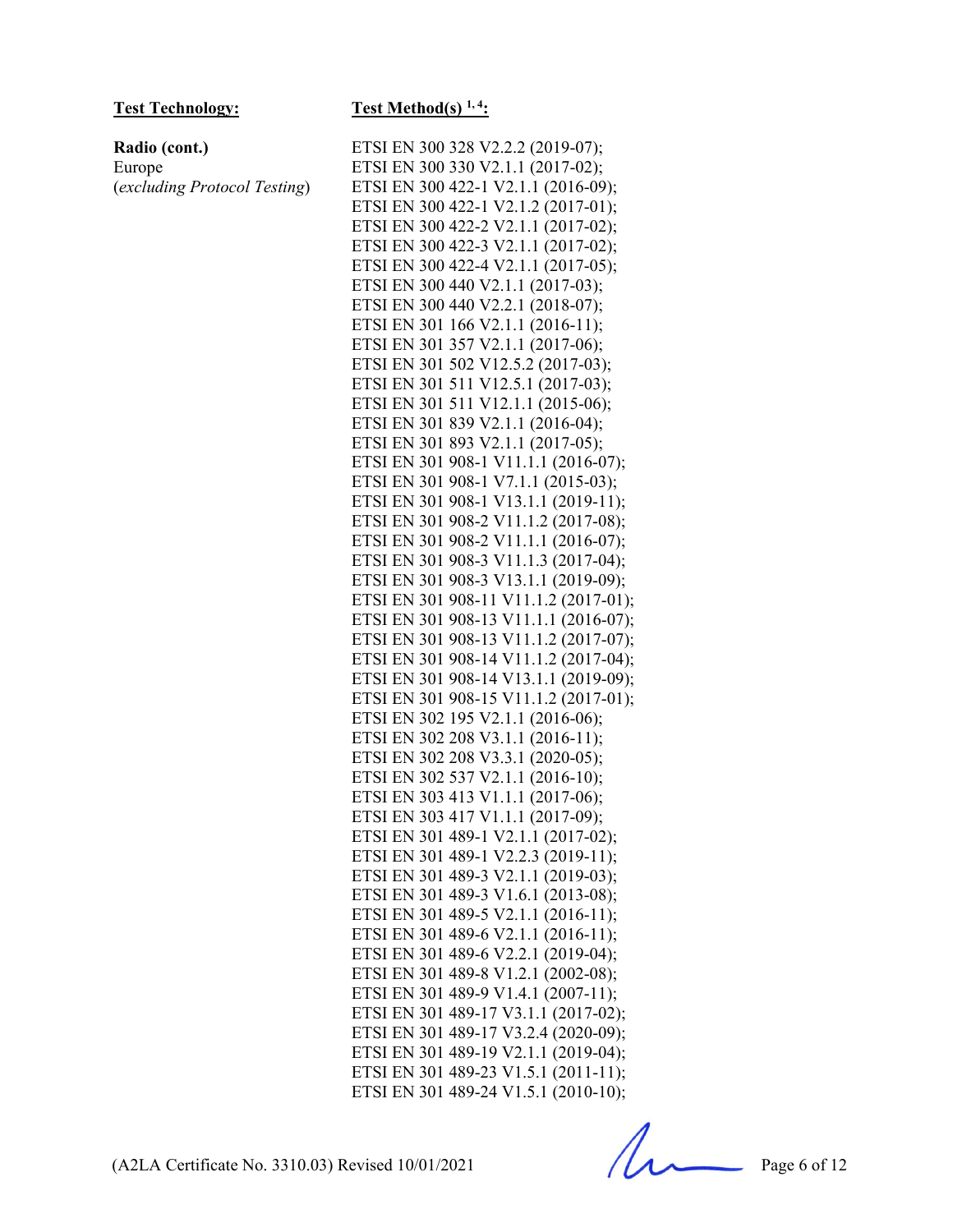| <b>Test Technology:</b>                                 | <b>Test Method(s)</b> $1, 4$ :                                                                                                                                                                                                                                                                                                                                                                                                                                                                                                                                                                                                                                                                                                                                                                                                                                                       |
|---------------------------------------------------------|--------------------------------------------------------------------------------------------------------------------------------------------------------------------------------------------------------------------------------------------------------------------------------------------------------------------------------------------------------------------------------------------------------------------------------------------------------------------------------------------------------------------------------------------------------------------------------------------------------------------------------------------------------------------------------------------------------------------------------------------------------------------------------------------------------------------------------------------------------------------------------------|
| Radio (cont.)<br>Europe<br>(excluding Protocol Testing) | ETSI EN 301 489-27 V2.1.1 (2016-12);<br>ETSI EN 301 489-27 V2.2.1 (2019-04);<br>ETSI EN 301 489-29 V2.1.1 (2016-12);<br>ETSI EN 301 489-29 V2.2.1 (2019-04);<br>ETSI EN 301 489-31 V2.1.1 (2016-11);<br>ETSI EN 301 489-31 V2.2.1 (2019-04);<br>ETSI EN 301 489-33 V2.1.1 (2016-11);<br>ETSI EN 301 489-34 V2.1.1 (2019-04);<br>ETSI EN 301 489-35 V.2.1 (2016-12);<br>ETSI EN 301 489-50 V2.1.1 (2017-02);<br>ETSI EN 301 489-50 V1.2.1 (2013-03);<br>ETSI EN 301 489-51 V2.1.1 (2019-04)                                                                                                                                                                                                                                                                                                                                                                                           |
| Hong Kong                                               | HKCA 1002, Issue 6 (January 2008);<br>HKCA 1007, Issue 5 (March 2012);<br>HKCA 1008, Issue 4 (November 2013);<br>HKCA 1010, Issue 1 (June 2003);<br>HKCA 1015, Issue 4 (February 2003);<br>HKCA 1020, Issue 7 (November 2011);<br>HKCA 1033, Issue 7 (March 2012);<br>HKCA 1034, Issue 3 (October 2009);<br>HKCA 1035, Issue 6 (May 2011);<br>HKCA 1039, Issue 6 (June 2015);<br>HKCA 1039, Issue 6 (June 2015);<br>HKCA 1039, Issue 5 (June 2013);<br>HKCA 1041, Issue 1 (February 2003);<br>HKCA 1042, Issue 2 (February 2003);<br>HKCA 1043, Issue 4 (June 2008);<br>HKCA 1044, Issue 1 (February 2003);<br>HKCA 1046, Issue 3 (September 2008);<br>HKCA 1048, Issue 2 (June 2008);<br>HKCA 1049, Issue 1 (April 2005);<br>HKCA 1050, Issue 1 (January 2006);<br>$HKCA$ 1052, Issue 2 (September 2019);<br>HKCA 1053, Issue 1 (June 2008);<br>HKCA 1054, Issue 1 (September 2008) |
| Korea                                                   | KS X 3123; KS X 3124; KS X 3125; KS X 3126;<br>KS X 3134; KS C 9995;<br>RRA Public Notification 2018-18, Dec. 7, 2018;<br>RRA Public Notification 2019-1, Jan. 17, 2019;<br>RRA Announce 2021-10, Feb 8, 2021;<br>RRA Public Notification 2019-32, Dec. 31, 2019;<br>RRA Public Notification 2019-3, Mar. 4, 2019;<br>MSIT Public Notification 2019-4, Jan. 16, 2019;<br>MSIT Public Notification 2020-113, Jan. 6, 2021;<br>Ordinance of MSIT No. 63, Dec. 24, 2020;<br>RRA Announce 2011-32, K only (Dec 27, 2011);<br>RRA Public Notification 2012-21 (Nov. 06, 2012);                                                                                                                                                                                                                                                                                                            |

(A2LA Certificate No. 3310.03) Revised 10/01/2021 Page 7 of 12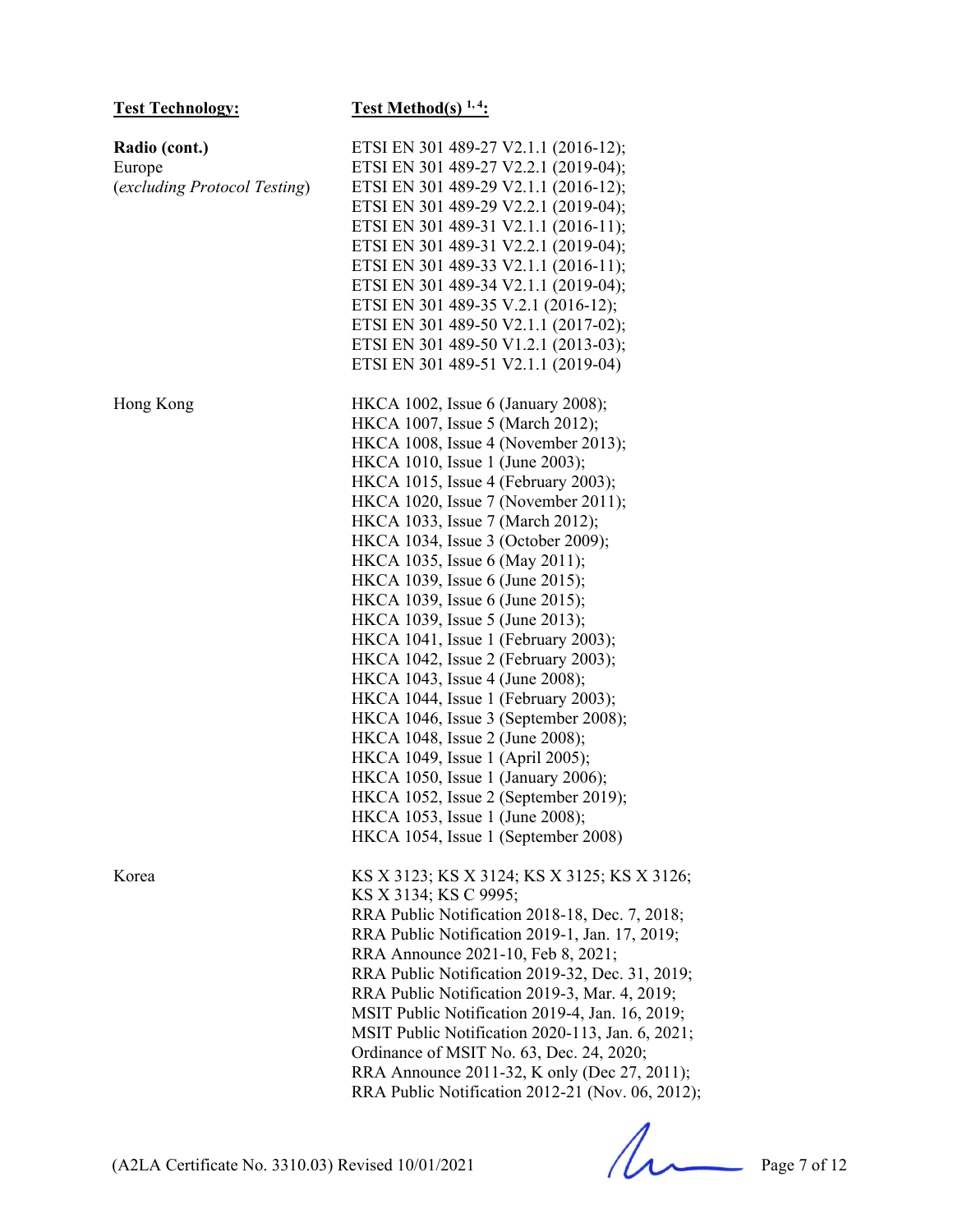| <b>Test Technology:</b>                           | <b>Test Method(s)</b> $1, 4$ :                                                                                                                                                                                                                                                                                                                                                                                                                                                                                                                                                                                                                                                                                                                                                                                                                                                                  |
|---------------------------------------------------|-------------------------------------------------------------------------------------------------------------------------------------------------------------------------------------------------------------------------------------------------------------------------------------------------------------------------------------------------------------------------------------------------------------------------------------------------------------------------------------------------------------------------------------------------------------------------------------------------------------------------------------------------------------------------------------------------------------------------------------------------------------------------------------------------------------------------------------------------------------------------------------------------|
| Radio (cont.)<br>Korea                            | RRA Announce 2013-33, (Jul. 26, 2013); Korean only<br>RRA Notice 2014-2, K only (Feb. 4, 2014);<br>RRA Announce 2014-90 (Dec. 23, 2014);<br>RRA Announce 2015-81 (Sep. 30, 2015); Korea only<br>RRA Announce 2015-135 (Jan. 5, 2016);<br>RRA Notice 2017-7, Korean only (Aug. 4, 2017);<br>RRA Public Notification 2015-23 (Nov. 18, 2015);<br>RRA Public Notification 2017-8 (Aug. 28, 2017);<br>RRA Public Notification 2011-24 (Dec. 23, 2011);<br>RRA Announce 2012-21, K only (Jun. 28, 2012);<br>RRA 2013-3 and 2013-24, June 17, 2013, Korean only<br>RRA 2014-8 and RRA 2014-37 (Jun. 23, 2014);<br>RRA Public Notification 2015-27 (Dec. 03, 2015);<br>RRA Announce 2015-110 (Dec. 03, 2015);<br>RRA Public Notification 2016-26 (Dec. 19, 2016);<br>RRA Announce 2016-79 (Dec. 19, 2016);<br>RRA Public Notification 2017-19 (Dec. 28, 2017);<br>RRA Announce 2017-71 (Dec. 28, 2017) |
| Australia / New Zealand                           | AS/NZS 4268 (2017); AS/NZS 4268 (2012) +A1 (2013);<br>AS/NZA 4771 (2001) + A1;<br>ACMA (Short Range Devices) Standard 2004+A1+A2 (2013)+ (2014);<br>AS/NZS 2772.2:2016/Amdt 1:2018                                                                                                                                                                                                                                                                                                                                                                                                                                                                                                                                                                                                                                                                                                              |
| Taiwan                                            | LP0002 (2020); IS2019 (2020); RTTE01 (2020)                                                                                                                                                                                                                                                                                                                                                                                                                                                                                                                                                                                                                                                                                                                                                                                                                                                     |
| Singapore                                         | IDA TS CMT Issue 1 (June 2011);<br>IDA TS LMR Issue 1 Rev 5 (June 2014);<br>IDA TS LMR Issue 1 Rev 4 (June 2011);<br>IDA TS SRD Issue 1 Rev 6 (May 2011);<br>IDA TS SRD Issue 1 Rev 7 (April 2013);<br>IDA TS UWB Issue 1 Rev 1 (May 2011);<br>IDA TS WBA Issue 1 Rev 1 (May 2011);<br>IDA TS WBA Issue 1 Rev 2 (November 2012);<br>IMDA TS CMT (July 2017);<br>IMDA TS CMT (October 2016);<br>IMDA TS LMR Issue 1 (October 2016);<br>IMDA TS SRD Issue 1 (October 2016);<br>IMDA TS UWB Issue 1 (October 2016);<br>IMDA TS WBA Issue 1 (October 2016);<br>IS 2019-0 (September 1998);<br>IMDA TS CMT Issue 1 Rev 2 (September 2020)                                                                                                                                                                                                                                                            |
| Vietnam                                           | QCVN 11 (2010):BTTTT; QCVN 12 (2015):BTTTT;<br>QCVN 13 (2010): BTTTT; QCVN 15 (2015): BTTTT;<br>QCVN 16 (2018): BTTTT; QCVN 18 (2014): BTTTT;<br>QCVN 41 (2011):BTTTT; QCVN 41 (2016):BTTTT;<br>QCVN 42 (2011):BTTTT; QCVN 54 (2020):BTTTT;<br>QCVN 55 (2011): BTTTT; QCVN 65 (2013): BTTTT;                                                                                                                                                                                                                                                                                                                                                                                                                                                                                                                                                                                                    |
| (A2LA Certificate No. 3310.03) Revised 10/01/2021 | Page 8 of 12                                                                                                                                                                                                                                                                                                                                                                                                                                                                                                                                                                                                                                                                                                                                                                                                                                                                                    |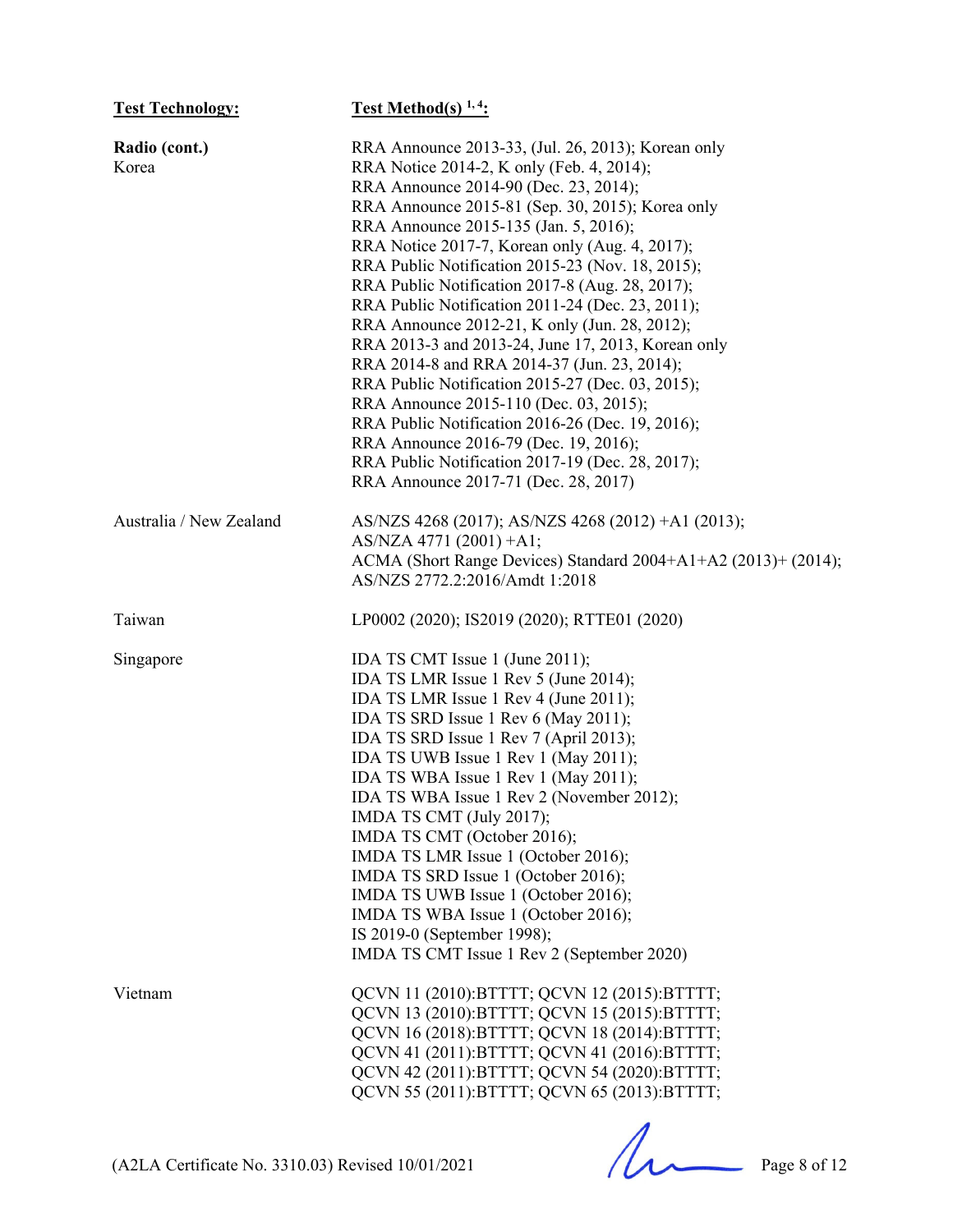| <b>Test Technology:</b>      | Test Method(s) $1, 4$ :                                     |
|------------------------------|-------------------------------------------------------------|
| Radio (cont.)                | QCVN 73 (2013): BTTTT; QCVN 74 (2020): BTTTT;               |
| Vietnam                      | QCVN 75 (2013): BTTTT; QCVN 76 (2013): BTTTT;               |
|                              | QCVN 88 (2015): BTTTT; QCVN 91 (2015): BTTTT;               |
|                              | QCVN 94 (2015): BTTTT; QCVN 95 (2015): BTTTT;               |
|                              | QCVN 96 (2015): BTTTT; QCVN 99 (2015): BTTTT;               |
|                              | QCVN 103 (2016):BTTTT; QCVN 110 (2017):BTTTT;               |
|                              | QCVN 111 (2017):BTTTT; QCVN 112 (2017):BTTTT;               |
|                              | QCVN 117 (2020): BTTTT; QCVN 118 (2018): BTTTT              |
| Telecommunication            | EN 300 386 V1.6.1:2016; EN 300 386 V2.2.0:2020;             |
|                              | AS/CA S042 (2015); AS/CA S042.4 (2011); AS/CA S042.1:2020   |
| <b>RF Exposure</b>           | RSS-102 (RF Exposure) RSS-102 (NS); SPR-002;                |
| $(excluding\ SAR\ and\ HAC)$ | IEEE Std C95.3 (2002);                                      |
|                              | EN 50364 (2018) + (2010); EN 50383 (2010); EN 50566 (2017); |
|                              | EN 50663 (2017); EN 62233 (2008);                           |
|                              | EN IEC 62311 (2020); EN 62311 (2008);                       |
|                              | KCC Public Notification 2012-1;                             |
|                              | ACA Standard 2007 +A1 (2011); ACA Standard (2013, 2014);    |
|                              | ACMA Radiocommunications (Electromagnetic Radiation -       |
|                              | Human Exposure) Standard 2014:2019;                         |
|                              | H46-2/99-273E; IEEE Std C95.1 (2005) +A1(2010)              |

<sup>1</sup> When the date, edition, version, etc. is not identified in the scope of accreditation, laboratories may use the version that immediately precedes the current version for a period of one year from the date of publication of the standard measurement method, per part C., Section 1 of A2LA *R101 - General Requirements- Accreditation of ISO-IEC 17025 Laboratories*.

 $(A2LA$  Certificate No. 3310.03) Revised  $10/01/2021$  Page 9 of 12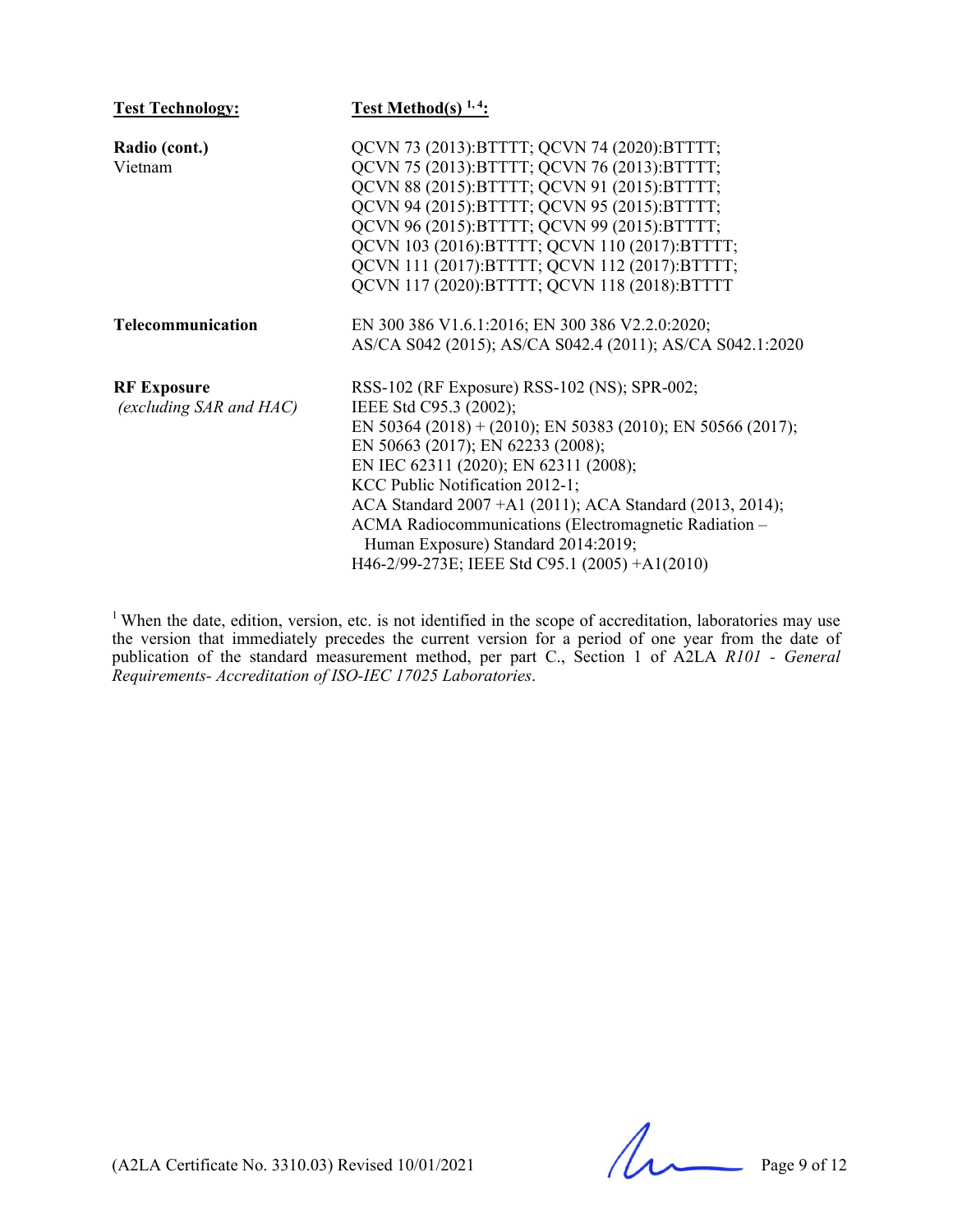Testing Activities Performed in Support of FCC Certification in Accordance with 47 Code of Federal Regulations and FCC KDB 974614, Appendix A, Table A.1<sup>2</sup>:

| <b>Rule Subpart/Technology</b>                                                                                                                                                        | <b>Test Method(s)</b>                                  | <b>Maximum</b><br>Frequency |
|---------------------------------------------------------------------------------------------------------------------------------------------------------------------------------------|--------------------------------------------------------|-----------------------------|
| <b>Unintentional Radiators</b><br>Part 15B                                                                                                                                            | ANSI C63.4:2014                                        | 220000 MHz                  |
| Industrial, Scientific, and Medical Equipment<br>Part 18                                                                                                                              | FCC MP-5:1986                                          | 220000 MHz                  |
| <b>Intentional Radiators</b><br>Part 15C                                                                                                                                              | ANSI C63.10:2013                                       | 220000 MHz                  |
| <b>U-NII</b> without DFS Intentional Radiators<br>Part 15E                                                                                                                            | ANSI C63.10:2013                                       | 220000 MHz                  |
| U-NII with DFS Intentional Radiators<br>Part 15E                                                                                                                                      | FCC KDB 905462 D02 (v02)                               | 220000 MHz                  |
| <b>UWB</b> Intentional Radiators<br>Part 15F                                                                                                                                          | ANSI C63.10:2013                                       | 220000 MHz                  |
| <b>BPL</b> Intentional Radiators<br>Part 15G                                                                                                                                          | ANSI C63.10:2013                                       | 220000 MHz                  |
| White Space Device Intentional Radiators<br>Part 15H                                                                                                                                  | ANSI C63.10:2013                                       | 220000 MHz                  |
| <b>Commercial Mobile Services</b><br>(FCC Licensed Radio Service Equipment)<br>Parts 22 (cellular), 24, 25 (below 3 GHz),<br>and 27                                                   | ANSI/TIA-603-E;<br>TIA-102.CAAA-E;<br>ANSI C63.26:2015 | 220000 MHz                  |
| General Mobile Radio Services<br>(FCC Licensed Radio Service Equipment)<br>Parts 22 (non-cellular), 90 (below 3 GHz),<br>95 (below 3 GHz), 97 (below 3 GHz),<br>and 101 (below 3 GHz) | ANSI/TIA-603-E;<br>TIA-102.CAAA-E;<br>ANSI C63.26:2015 | 220000 MHz                  |
| Citizens Broadband Radio Services<br>(FCC Licensed Radio Service Equipment)<br>Part 96                                                                                                | ANSI/TIA-603-E;<br>TIA-102.CAAA-E;<br>ANSI C63.26:2015 | 220000 MHz                  |
| Maritime and Aviation Radio Services<br>Parts 80 and 87                                                                                                                               | ANSI/TIA-603-E;<br>ANSI C63.26:2015                    | 220000 MHz                  |

(A2LA Certificate No. 3310.03) Revised 10/01/2021 Page 10 of 12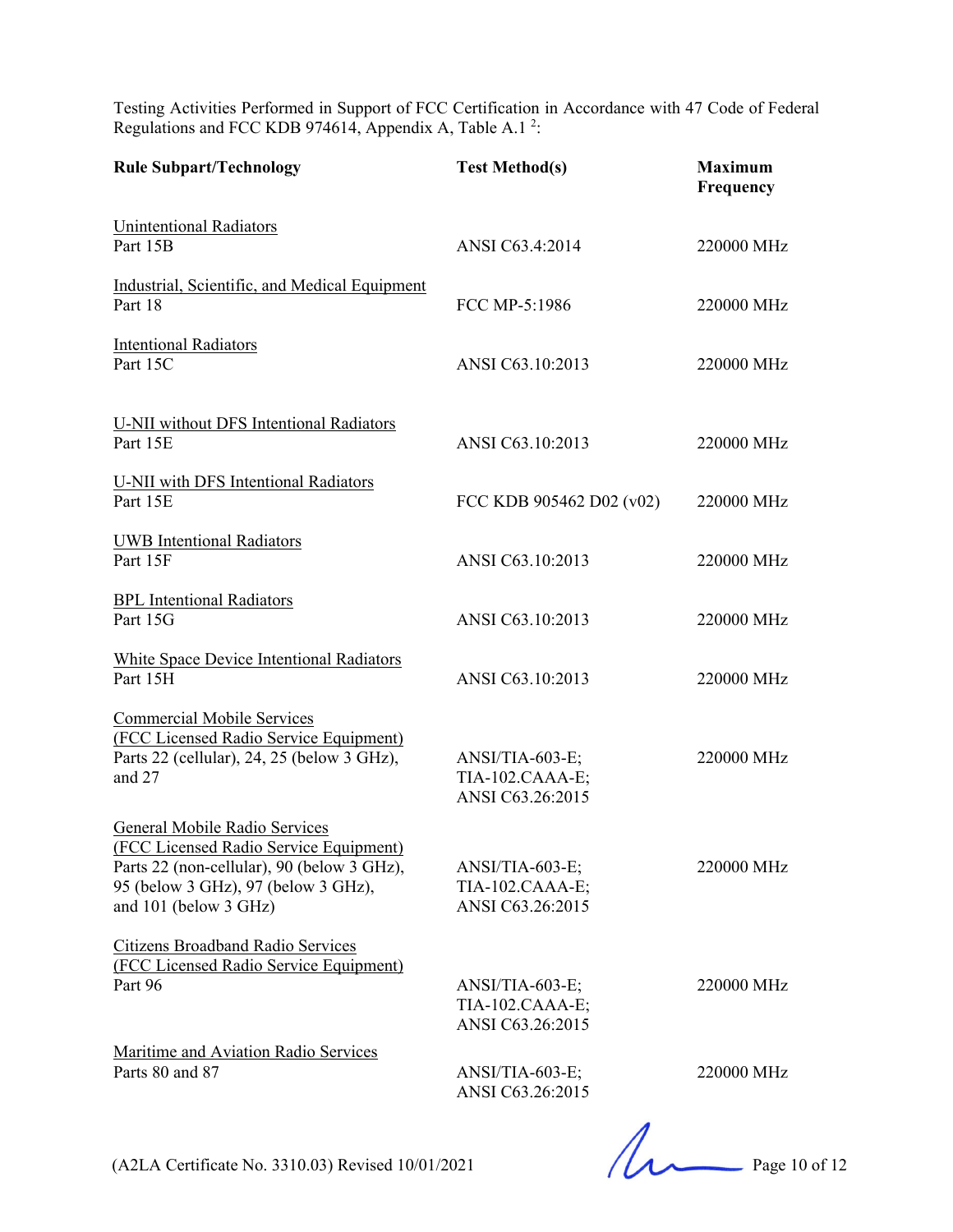Testing Activities Performed in Support of FCC Certification in Accordance with 47 Code of Federal Regulations and FCC KDB 974614, Appendix A, Table A.1<sup>2</sup>:

| <b>Rule Subpart/Technology</b>                                                                                                                                    | <b>Test Method(s)</b>                                    | <b>Maximum</b><br>Frequency |
|-------------------------------------------------------------------------------------------------------------------------------------------------------------------|----------------------------------------------------------|-----------------------------|
| Microwave and Millimeter Bands Radio<br>Services<br>Parts 25, 30, 74, 90 (above 3 GHz),<br>95 (above 3 GHz), 97 (above 3 GHz),<br>and $101$                       | $ANSI/TIA-603-E;$<br>TIA-102.CAAA-E;<br>ANSI C63.26:2015 | 220000 MHz                  |
| <b>Broadcast Radio Services</b><br>Parts 73 and 74 (below 3 GHz)                                                                                                  | $ANSI/TIA-603-E;$<br>TIA-102.CAAA-E;<br>ANSI C63.26:2015 | 220000 MHz                  |
| <b>Signal Boosters</b><br>Part 20 (Wideband Consumer Signal Boosters,<br>Provider-specific Signal Boosters, and<br>Industrial Signal Boosters),<br>Section 90.219 | ANSI C63.26:2015                                         | 220000 MHz                  |

 $2A$ ccreditation does not imply acceptance to the FCC equipment authorization program. Please see the FCC website (https://apps.fcc.gov/oetcf/eas/) for a listing of FCC approved laboratories.

(A2LA Certificate No. 3310.03) Revised 10/01/2021 Page 11 of 12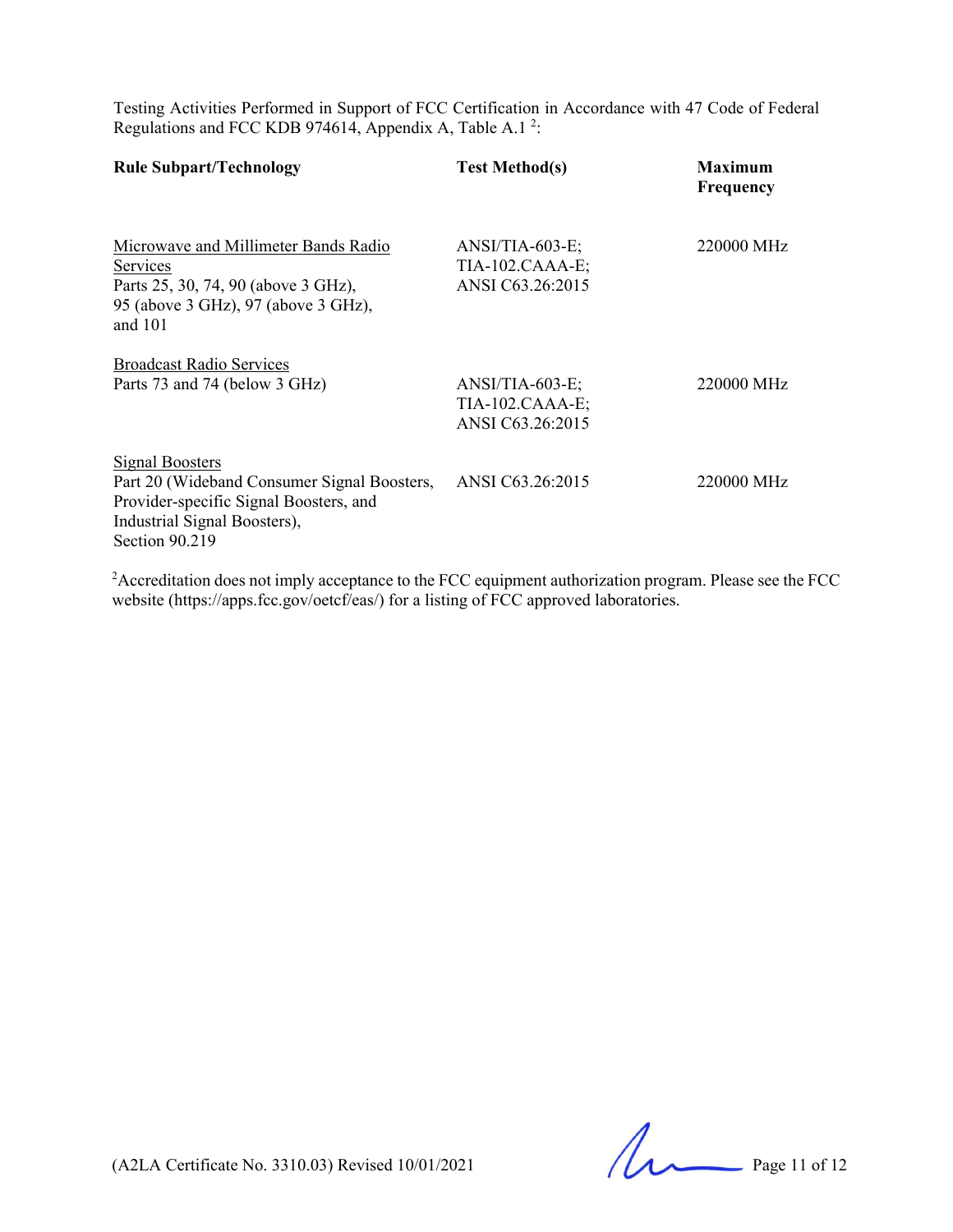Testing Activities performed under the scope of the U.S FDA ASCA Pilot Program Specifications: *Basic Safety and Essential Performance of Medical Electrical Equipment, Medical Electrical Systems, and Laboratory Medical Equipment – Standards Specific Information for the Accreditation Scheme for Conformity Assessment (ASCA) Pilot Program* published on September 25th, 2020, and in accordance with all requirements of A2LA *R256 Specific Requirements- FDA ASCA Program*<sup>3</sup>:

#### **Standards:**

| IEC 60601-2-50, Edition 2.1, 2016 ( <i>EMC testing only</i> )   |
|-----------------------------------------------------------------|
| ISO 80601-2-55, 2018 ( <i>EMC testing only</i> )                |
| IEC 60601-2-25 Edition 2.0, 2011-10 ( <i>EMC testing only</i> ) |
| IEC 60601-2-27 Edition 3.0, 2011 ( <i>EMC testing only</i> )    |
| IEC 80601-2-30, 2018 ( <i>EMC testing only</i> )                |
| IEC 60601-2-34, 2011 ( <i>EMC testing only</i> )                |
| IEC 60601-2-47 Edition 2.0, 2012-02 ( <i>EMC testing only</i> ) |
| IEC 60601-1-2 Edition 4, 2014-02                                |

<sup>3</sup> These methods have been assessed by A2LA according to A2LA's FDA ASCA Program requirements. Accreditation by A2LA does not imply FDA ASCA-Accreditation. All ASCA-accreditation decisions for testing laboratory applications are made solely by the FDA, a list of approved laboratories can be found at FDA.gov.

<sup>4</sup> The laboratory is only accredited for testing activities outlined within the test methods listed above. Reference to any other activity within these standards, such as risk management or risk assessment, does not fall within the laboratory's accredited capabilities.